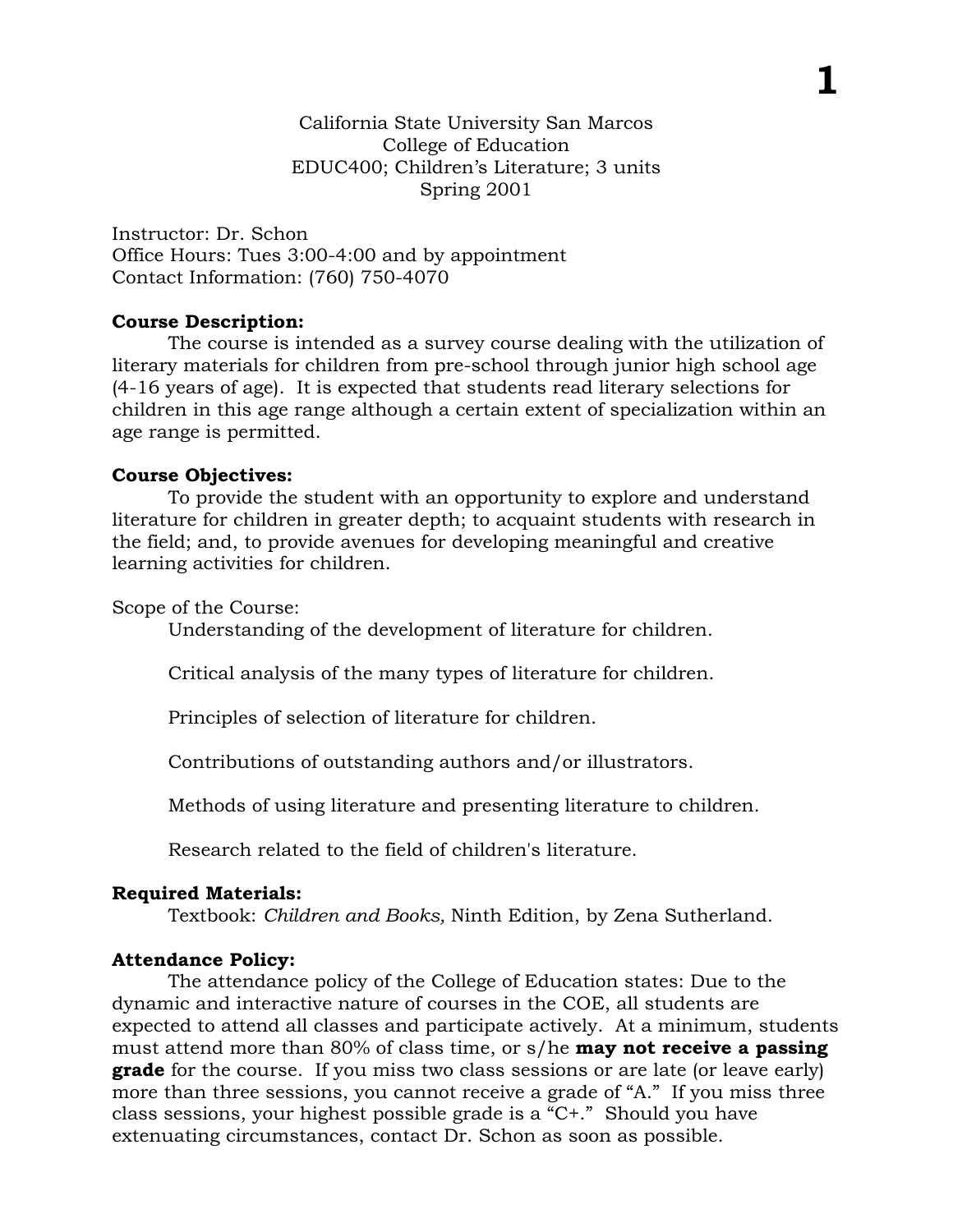## **Grading Policy:**

| Class Participation/Attendance  | 20% |
|---------------------------------|-----|
| Required Reading                | 20% |
| "Children and Books" Activities | 25% |
| Mid-term Exam                   | 15% |
| Final Exam                      | 20% |

# **Course Requirements:**

**Feb. 8 Contact** a school librarian (or teacher) for "Children and Books" Activities.

**Feb. 13** Read Chapter 1, "Children and Books Today." **Be prepared** to discuss VIEWPOINT "A Writer's Social Responsibility" (p.15).

**Feb. 15 Contact** a school librarian (or teacher) for "Children and Books" Activities.

**Feb. 20** Read Chapter 2, "Guiding Children's Book Selection." **Be prepared** to discuss VIEWPOINT "Standards of Criticism for Children's Literature" (p.28). In addition, **read and bring to class** one book listed on pp.60-61. **Due:** Card with your name and name of school, telephone number, name of librarian or teacher for "Children and Books" activities.

**Feb. 22** ACTIVITY: Familiarize yourself with the collection of the school library where you will be doing your "Children and Books" activities. Notice location of picture books, fiction, nonfiction, award books, etc. Are children encouraged to use the library? Flexible schedules? Attractiveness?

**Feb. 27** Read Chapter 3, "The History of Children's Books." **Be prepared** to discuss VIEWPOINT "Seriousness of Purpose vs. A Sense of Urgency" (p.52). In addition, **read and bring to class** one book listed on p.59 (up to 1884 Johanna Spyri, *Heidi*).

**Mar. 1** ACTIVITY: Administer an interest inventory to children.

**Mar. 6** Read Chapter 4, "Books for the Very Young." **Be prepared** to discuss VIEWPOINT "Do Children Need Children's Books?" (p.65). In addition, **read and bring to class** one book discussed on pp.98-114.

**Mar. 8** ACTIVITY: Tabulate the results of the inventory, select several books that may appeal to the children's interests and share the books with the children. What were their responses to the books?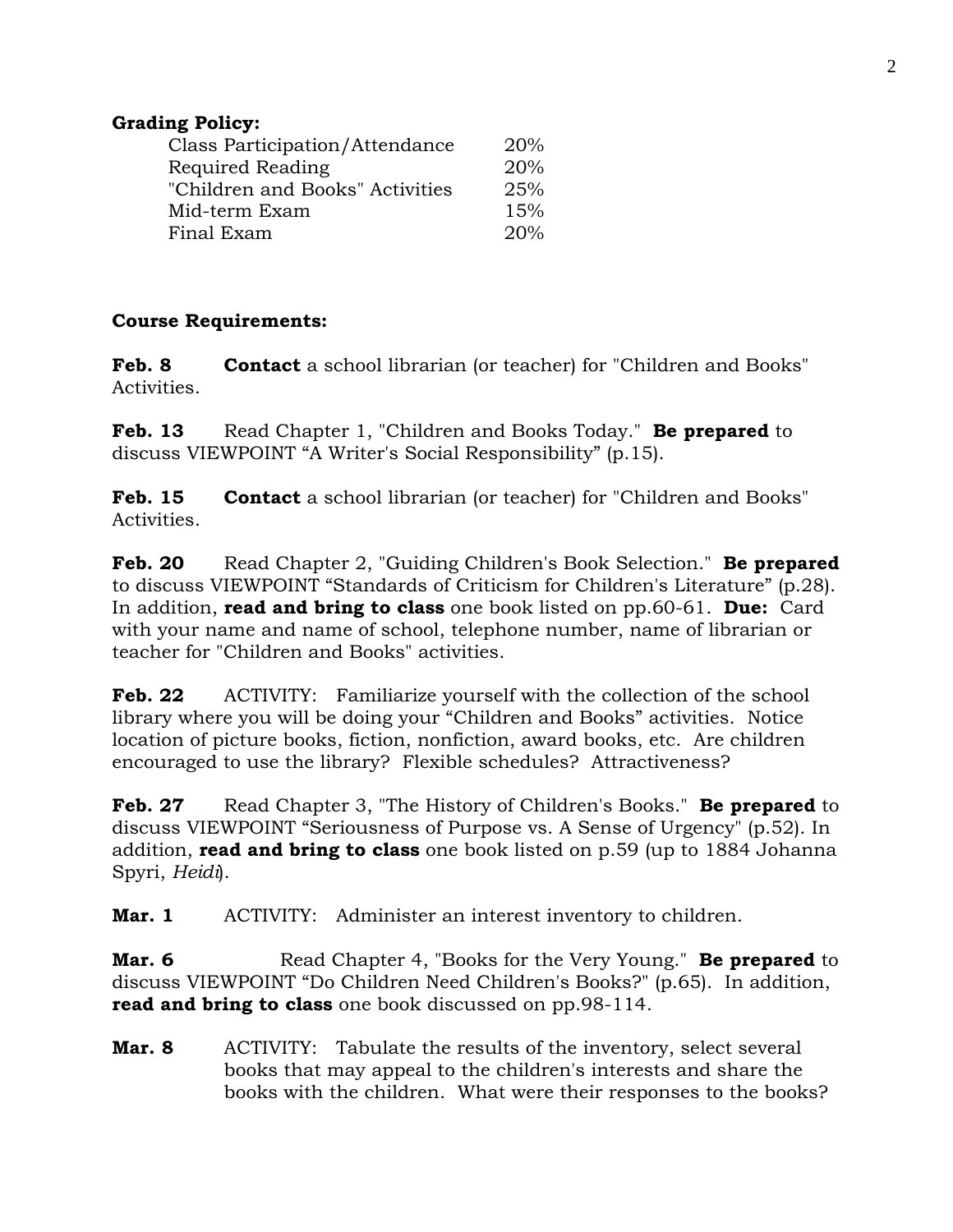**Mar. 13** Read Chapter 5, "Artists and Children's Books." **Be prepared** to discuss VIEWPOINTS "Storytelling Through Art: Pretense or Performance?" (p.122); and "The Art of Children's Books vs. Graphic Art" (p.146). In addition, **read and bring to class** one book discussed on pp.149-162.

**Mar. 15** ACTIVITY: 1. Choose a nursery rhyme book appropriate for sharing with young children. Share a book with a group of children and encourage the children to interact with the rhymes by supplying missing words, making up rhyming games, or role playing the characters found in the nursery rhymes.

#### $-OR-$

2. Select a picture storybook appropriate for sharing orally with children. Prepare the story for reading and share the book with a group of children.

**Mar. 20** Read Chapters 6 and 7 "Folktales" and "Fables, Myths, and Epics." **Be prepared** to discuss VIEWPOINTS "The Pros and Cons of Reading Fairy Tales to Children" (p.179); and "Meaning Through Fairy Tales" (p.181). In addition, **read and bring to class** one book discussed on pp.193-204 or pp.221-226.

**Mar. 22** ACTIVITY: 1. Choose a folktale of interest, prepare the story for telling, and share the story with a group of children.

#### -OR-

2. Select a cumulative tale such as "The Gingerbread Boy" or a simple folktale such as "The Three Bears" and prepare it as a feltboard story. Share the story with a group.

#### $-OR-$

3. Choose a folktale that has rapid action appropriate for pantomiming. Lead a group of children through the pantomime.

#### -OR-

4. Lead a group of children through the five important steps to develop creative interpretations: stimulating interest, presenting the story, guiding the planning, guiding the creative dramatization, and helping the group to evaluate their presentation.

#### $-OR-$

5. Select a story from traditional literature that evokes visual images. Share the selection with children, and allow the children to interpret the story using paints, chalk or crayons.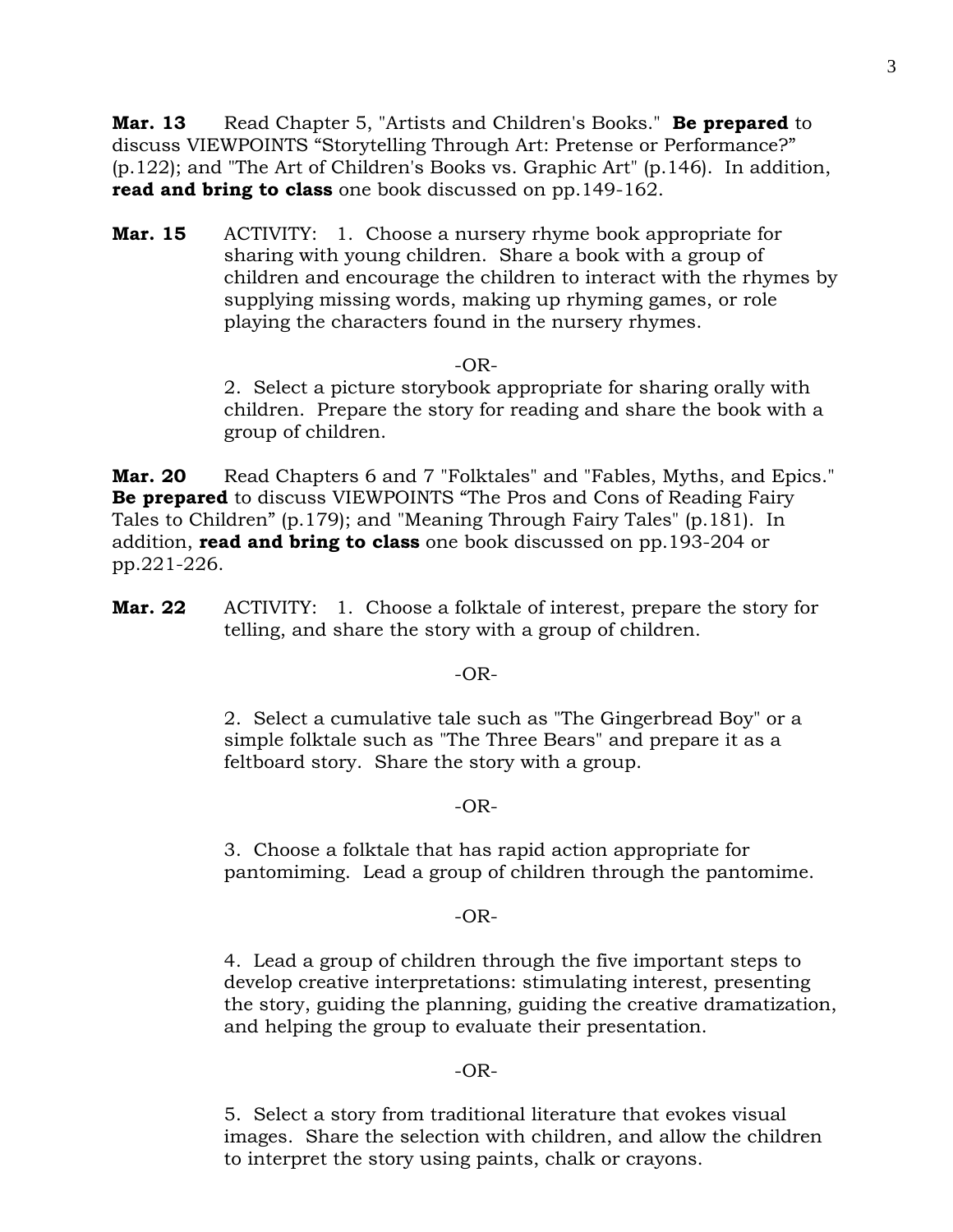**Mar. 27** Mid-term exam (**Bring** Scantron Red Form #F288-ERI-L and #2 pencil.)

**Apr. 10** Read Chapter 8 "Modern Fantasy." **Be prepared** to discuss VIEWPOINT "Fantasy in the Real World" (p.229). In addition, **read and bring to class** one book discussed on pp.260-270.

**Apr. 12** ACTIVITY: 1. Share a modern fantasy selection that lends itself to artistic interpretations. Interact with a group of children as they interpret the story through a mural, frieze, collage, montage, mosaic, papier-mâché, or diorama. How did various children decide to interpret the story? Did they interact with setting, characters, or plot? Did they account for all three aspects of the story? Did they develop an abstract feeling or mood, or did they create concrete images? Encourage the children to tell about their artistic interpretations.

### -OR-

2. Choose a science fiction book and develop an in-depth plan for sharing the book with children. Include in the plan discussion questions, activities that relate science or social studies, creative dramatizations, artistic interpretations, and creative writing suggestions. Share the book with a group of children.

**Apr. 17** Read Chapter 9, "Poetry." **Be prepared** to discuss VIEWPOINT "Misunderstood by Adults" (p.276). In addition, **read and bring to class** one book discussed on pp.307-316.

**Apr. 19** ACTIVITY: 1. Select a series of poems that encourages physical responses from children. Share the poems with a group of children. Include poems that encourage children to soar through the air, mimic the movements of an animal, or become something other than themselves.

## -OR-

2. Choose poems that could be interpreted through choralspeaking arrangements. Select poems appropriate for refrain, linea-group, antiphonal or dialogue, cumulative, and unison arrangements. Share the poems with a group of children.

**Apr. 24** Read Chapter 10, "Modern Fiction." **Be prepared** to discuss VIEWPOINT "Arrival of the New Realism" (p.345). In addition, **read and bring to class** one book discussed on pp.360-371.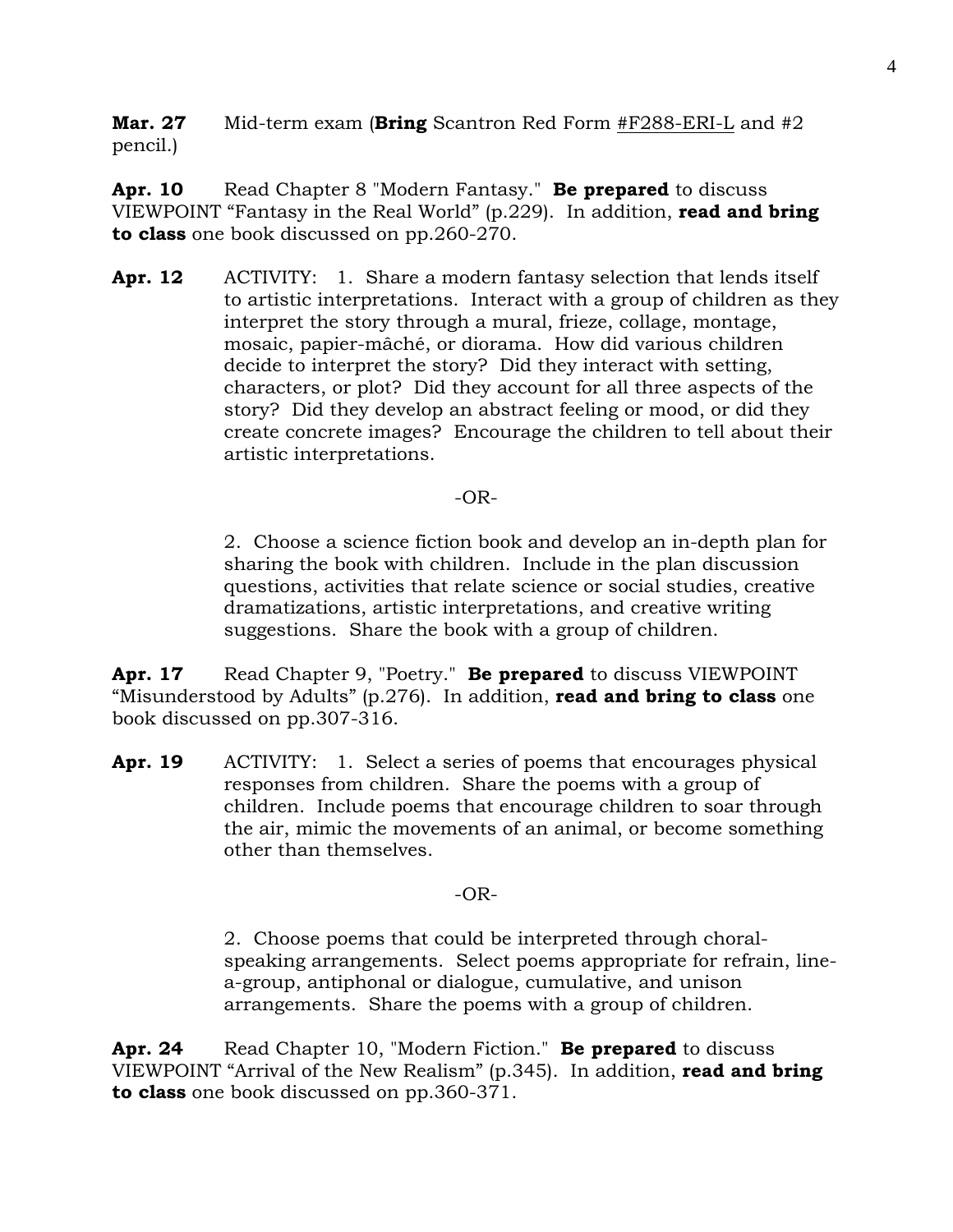**Apr. 26** ACTIVITY: 1. Listen to several children tell you about a book they have read. Analyze the children's responses using "Hierarchy of Aesthetic Response" (p.534).

**May 1** Read Chapters 14 and 15, "Literature throughout the Curriculum" and "Encouraging Response to Literature." **Be prepared** to discuss VIEWPOINT "Censorship: Issues and Solutions" (pp.599-602). In addition, **read and bring to class** one book discussed in pp.545-546.

**May 3** ACTIVITY: 1. Choose African, Native American, Hispanic, or Asian traditional tales, or nursery rhymes. Prepare an appropriate opening, telling style, and ending that reflects the authentic traditional presentation. Share the stories/rhymes with a group of children.

**May 8** Read Chapter 11, "Historical Fiction." **Be prepared** to discuss VIEWPOINT "Political Correctness" (p.389). In addition, **read and bring to class** one book discussed on pp.407-419.

**May 10** ACTIVITY: 1. Encourage children to select one controversial issue found in historical fiction, pretend to be on the side of one group or another in the story, do additional research on the issue, and take part in a debate.

### -OR-

2. Select a scene from historical fiction that has both memorable characters and an exciting plot. With a group of children, develop the scene into a creative dramatization.

## -OR-

3. Select the folk songs that were popular during a specific period in history. Listen to and read the words and sing the songs. What conflicts, problems, or values are presented through the lyrics? Are the same themes found in historical fiction of that time period?

**May 15** Read Chapters 12 and 13, "Biography" and "Informational Books." **Be prepared** to discuss VIEWPOINT "Upfront with Children" (p.465). In addition, **read and bring to class** one book discussed on pp.449-462 or 500- 526.

> **Reading record, "Children and Books" activity reports, and signed checklist of activities are due. (Be sure to check your grammar/spelling/typos!)**